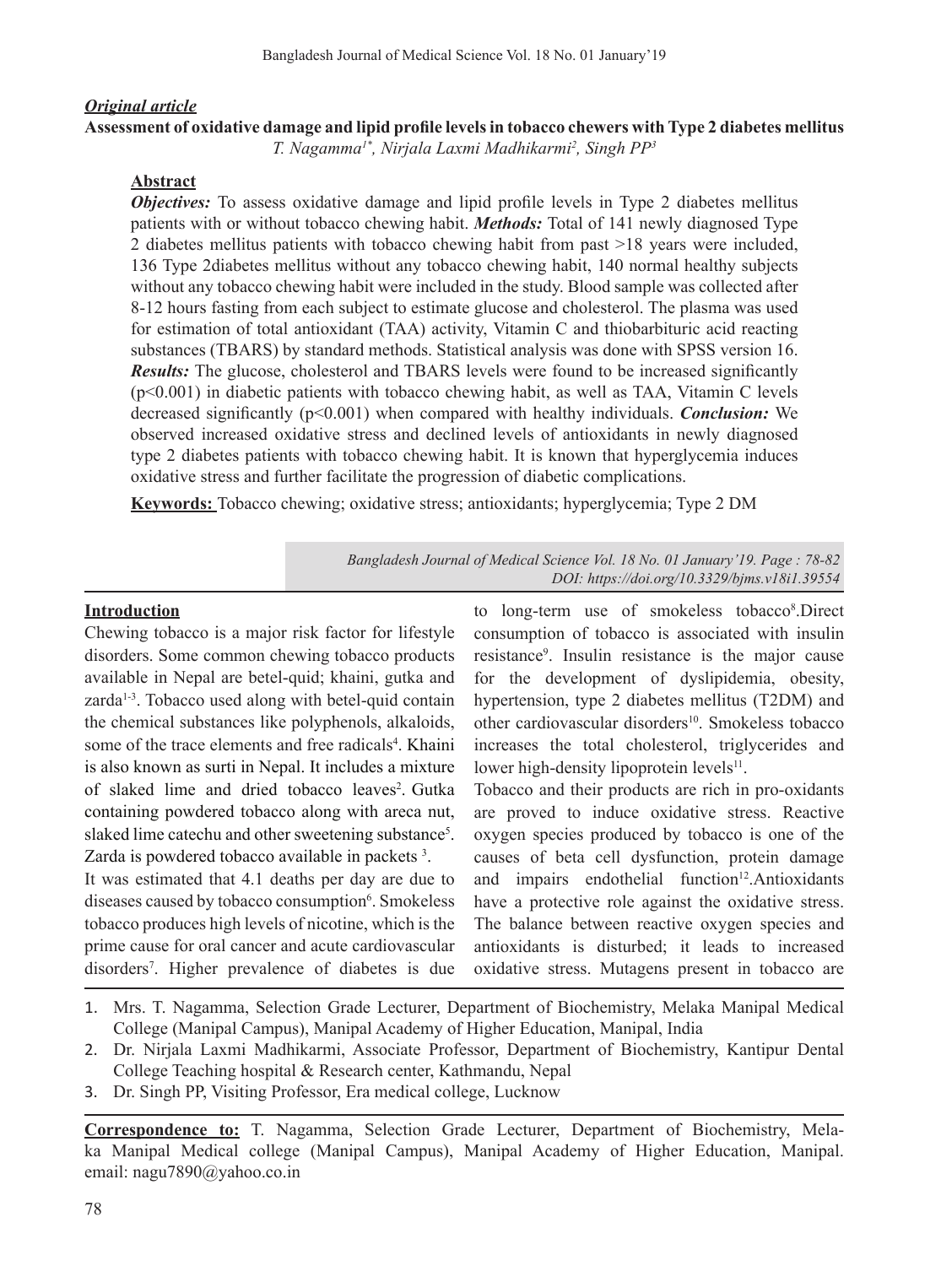capable of initiating and promoting oxidative damage to DNA13.The objective of the study is to assess the oxidative damage and lipid profile levels in T2DM patients with or without tobacco chewing habit from Pokhara, Nepal.

# **Methods**

It was a case and control study, included a total of 141 newly diagnosed T2DM patients with tobacco chewing habit from past >18 years. 136 T2DM without any smoking habit, 140 normal subjects without any smoking habit and diseases were involved in the study. Detailed history includes age, sex, occupation; smoking and drinking habits of the patients were collected with the help of a proforma. *Exclusion criteria:* Diabetic patients with other illness, complications and on multivitamin supplementation were excluded from the study. None of the healthy volunteers were taking medication that would influence the antioxidant and oxidative stress level.

# *Sample collection and analysis*

Fasting blood samples were collected into EDTA bottles from each subject. Plasma was collected by centrifugation at 3000 rpm and stored at 20˚C for analysis within 24 hours. Glucose and lipid profile was estimated by kit method (Randox laboratories) and processed through semi auto-analyzer (Microlab 300). Lipid profile includes total cholesterol (TC), triglycerides (TG), very low- density lipoproteins (VLDL), Low-density lipoproteins (LDL) and high-density lipoproteins (HDL). Total antioxidant activity  $(TAA)^{14}$ ,  $\alpha$ -tocopherol <sup>15</sup>, vitamin C<sup>16</sup> and thiobarbituric acid reacting substances (TBARS)<sup>17</sup> were estimated by standard methods.

The results were reported as the mean and standard deviation (SD). The statistical analysis was done with SPSS 16 version software. Data were analyzed by using Independent Sample t-test, one-way ANOVA followed by Bonferroni's *post-hoc* test. P value ≤ 0.05 was expressed as significant at 95% confidence intervals.

**Ethical clearance** was obtained from institutional research committee. Informed consent was taken from all the subjects. This study was conducted in Manipal Teaching Hospital, Pokhara, Nepal.

# **Results**

There was a significant evidence  $(p<0.001)$  of lipid peroxidation in the T2DM patients (6.21±0.89 nmol/ml) compared with controls and T2DM without any tobacco chewing habit. There was also a significant decrease  $(p<0.001)$  in the activity of Vitamin C, α- tocopherol and TAA. Moreover, enhanced peroxidative stress as seen by increased TBARS along with significant depletion of nutritive antioxidants. (Table 1)

**Table :1 Oxidative stress, antioxidant levels in controls, T2DM with tobacco chewing and without tobacco chewing habit** 

| <b>Parameters</b>                                     | <b>Controls</b><br>$(N=140)$ | <b>T2 DM with tobacco</b><br>chewing habit<br>$(N=141)$ | <b>T2 DM without tobacco</b><br>chewing habit<br>$(N=136)$ |
|-------------------------------------------------------|------------------------------|---------------------------------------------------------|------------------------------------------------------------|
| TBARS (nmol/ml)                                       | $1.52 \pm 0.75$              | $6.21 \pm 0.89*$                                        | $3.52 \pm 0.14^{48}$                                       |
| Vitamin C (mg/dl)                                     | $0.7 \pm 0.43$               | $0.2 \pm 0.11*$                                         | $0.35 \pm 0.16$ #\$                                        |
| $\alpha$ - tocopherol (mg/dl)                         | $1.02 \pm 0.32$              | $0.48 \pm 0.1*$                                         | $0.62 \pm 0.12$ #\$                                        |
| $TAA$ ( $\mu$ mol/L)<br>$\frac{1}{2}$<br>$\mathbf{1}$ | $934 \pm 165$                | $512 \pm 117$ *<br>.                                    | $604 \pm 184$ #\$                                          |

\*P <0.001 Control Vs T2DM with tobacco chewing habit

# P <0.001 Control Vs T2DM without tobacco chewing habit

\$ P <0.01T2DM with tobacco chewing habit Vs T2DM without tobacco chewing habit

The mean TC, TG, VLDL, LDL and glucose levels were increased significantly (P<0.001) in T2DM with tobacco chewing habit compared to T2DM without tobacco chewing habit and control. HDL was significantly decreased (P<0.001) in T2DM with tobacco chewing habit compared to T2DM without tobacco chewing habit and control. Atherogenic index  $(AI)$  was increased significantly  $(P<0.001)$ in T2DM with tobacco chewing habit compared to T2DM without tobacco chewing habit and control (Table 2). These findings were strengthened by ANOVA test (Table 3).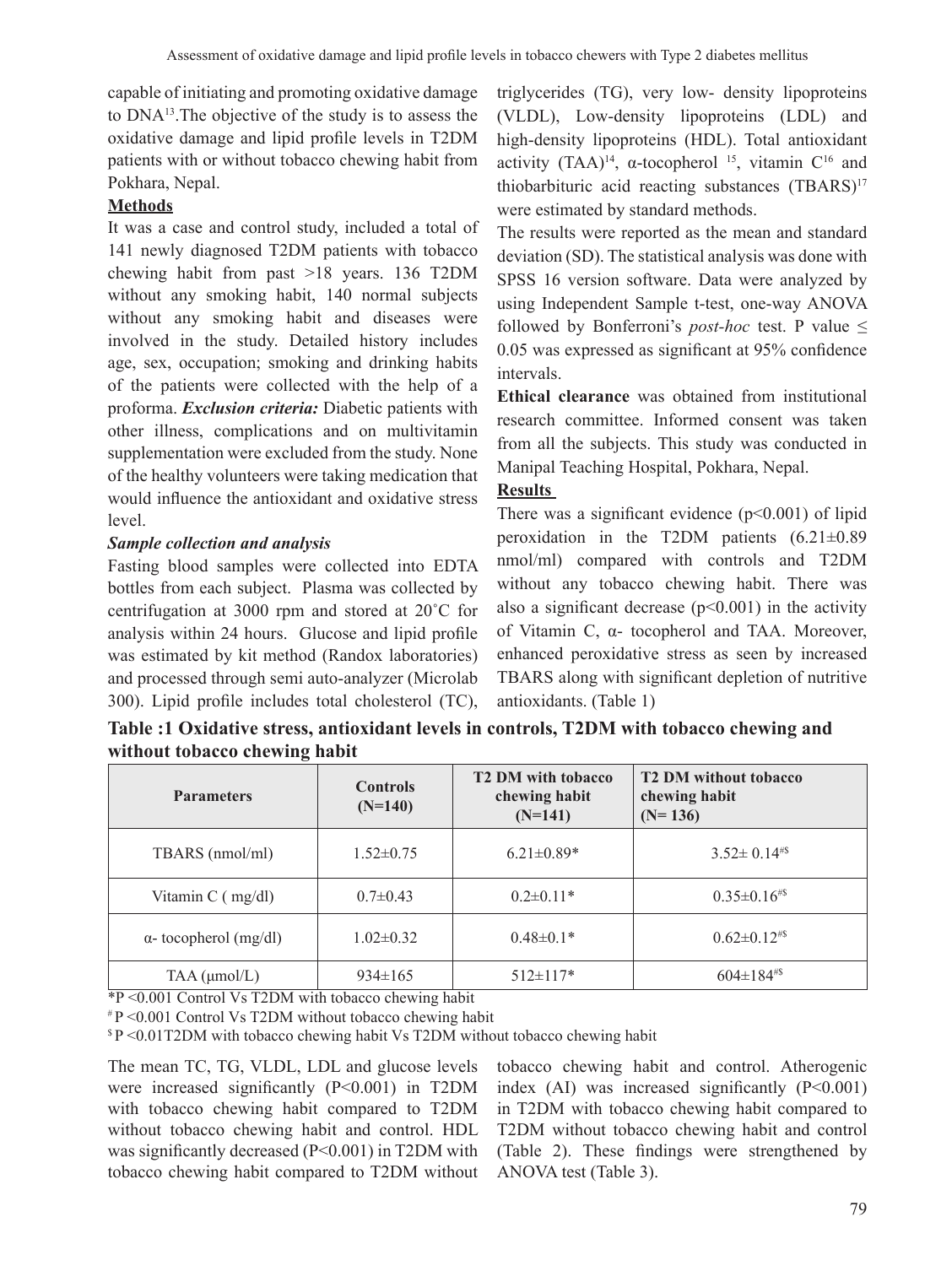| <b>Controls</b><br><b>Parameters</b> |                  | T2 DM with tobacco chewing<br>habit | T2 DM without tobacco chewing<br>habit |  |
|--------------------------------------|------------------|-------------------------------------|----------------------------------------|--|
| Age                                  | $47.82 \pm 19.2$ | $50.56 \pm 22.2$                    | $55.2 \pm 8.92$                        |  |
| TC mg/dl                             | $172 \pm 10.4$   | $211 \pm 34.3*$                     | $182 \pm 5.1$ #\$                      |  |
| TAG mg/dl                            | $100 \pm 22.9$   | $214 \pm 26.8^*$                    | $146 \pm 18.9^{#}$                     |  |
| VLDL mg/dl                           | $20.1 \pm 4.5$   | $42 \pm 5.2^*$                      | $29 \pm 3.7$ #\$                       |  |
| $LDL$ mg/dl                          | $99 \pm 13.7$    | $139 \pm 35.5^*$                    | $120 \pm 8.3$ #\$                      |  |
| $HDL$ mg/dl                          | $53.6 \pm 8.1$   | $28.9 \pm 5.9^*$                    | $32 \pm 4.9^{48}$                      |  |
| AI                                   | $0.18 \pm 0.04$  | $0.8\pm 0.06*$                      | $0.57 \pm 0.02$ #\$                    |  |
| Glucose mg/dl                        | $87 \pm 12.9$    | $188 \pm 38.9*$                     | $160 \pm 1.2^{48}$                     |  |

**Table :2 Lipid profile levels in controls, T2DM with tobacco chewing and without tobacco chewing habit** 

\*P<0.001 Control Vs T2DM with tobacco chewing habit

# P <0.001 Control Vs T2DM without tobacco chewing habit

\$ P <0.001 T2DM with tobacco chewing habit Vs T2DM without tobacco chewing habit

| Table 3: Statistical analysis by ANOVA test analysis of variance LDL and HDL |
|------------------------------------------------------------------------------|
|------------------------------------------------------------------------------|

|            | <b>Parameter</b>      | <b>Sum of Squares</b> | df             | <b>Mean Square</b> | F       | Sig.    |
|------------|-----------------------|-----------------------|----------------|--------------------|---------|---------|
| <b>LDL</b> | <b>Between Groups</b> | 102358.410            | $\overline{2}$ | 51179.205          | 84.320  | < 0.001 |
|            | Within Groups         | 251284.019            | 414            | 606.966            |         |         |
|            | Total                 | 353642.429            | 416            |                    |         |         |
| <b>HDL</b> | Between Groups        | 26429.547             | 2              | 13214.774          | 313.232 | < 0.001 |
|            | Within Groups         | 17465.997             | 414            | 42.188             |         |         |
|            | Total                 | 43895.544             | 416            |                    |         |         |

### **Discussion**

Chewing tobacco is a major risk factor for lifestyle disorders. Tobacco chewing products contain high levels of N-nitrosamino acids, N-nitrosonornicotine (NNN) and 4-(methylnitrosamino)-1 (3-pyridyl)-1 butanone (NNK)18 were reported in *khaini, zarda*and *gutka* were higher than the permitted limits. Tobacco is rich in pro-oxidants more toxic than nicotine, is proved to induce oxidative stress, beta cell damage and apoptosis among chronic tobacco chewers<sup>19</sup>. Tobacco not only increases oxidative stress but also causes insulin resistance<sup>20</sup>. In our study oxidative stress was increased significantly in T2DM with tobacco chewing habit compared to controls. Our results are correlating with previous studies, reported elevated levels of TBARS in T2DM patients chewing smokeless tobacco<sup>21-24</sup>. Free radicals are attributed to

playing a major role, which is further exacerbated by the weak antioxidant defense in T2DM leading to the development of microvascular and macrovascular complications.We observed decreased levels ofTAA, vitamin C and E in tobacco chewers with T2DM as compared to controls. Our results are supported by Shrestha et al. reported significantly decreased the activity of vitamin C and E in users of pan masala containing tobacco<sup>25</sup>. TAA is the total non-enzymatic antioxidant activity. The normal range of the total antioxidant activity by this method is 600-1600 µmol/L<sup>15</sup>. Our data revealed that low levels of TAA in T2DM when compared to other groups, these results are suggesting that the patients with tobacco chewing habit should consume more antioxidant to maintain redox balance.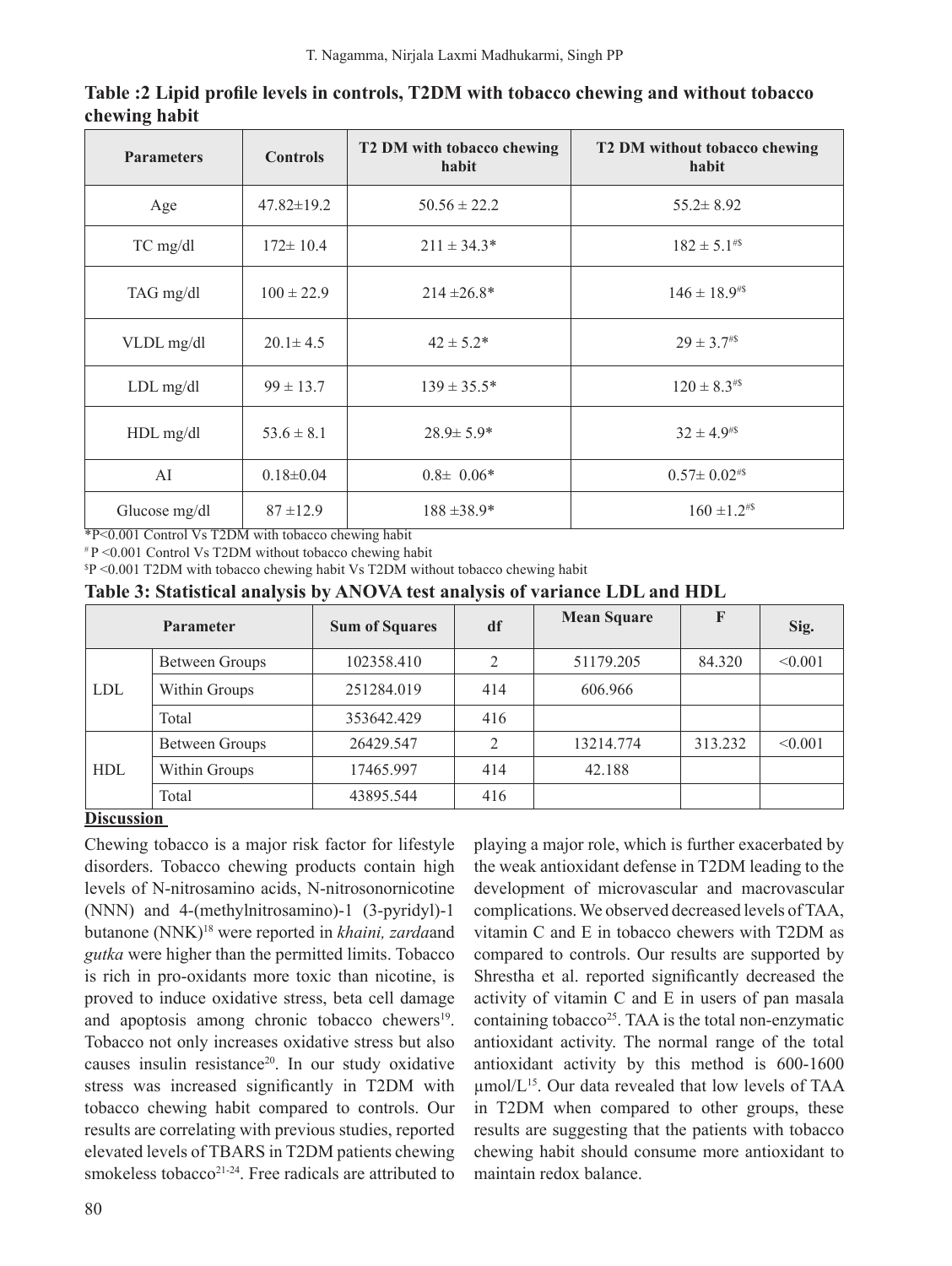TC, HDL, TG was determined enzymatically using standard kit methods. LDL level was estimated by using Friedewald's equation: LDL=TC−HDL− VLDL (VLDL =  $TGs/5)^{26}$ . Atherogenic index (AI) was calculated as  $log(TG/HDL)^{27}$ . In our study there were elevated levels of TC, TAG, LDL and reduced HDL in T2DM with tobacco chewing habit. These findings are correlated with previous authors<sup>28,29</sup>. Contrary to these results others have failed to find the association between lipid profile levels $30$ . AI is a strong indicator to predict the risk of atherosclerosis and coronary heart disease $27,31$ . It reflects the true relationship between protective and atherogenic lipoprotein and is associated with the size of preand anti-atherogenic lipoprotein particle. AI value is below 0.11 indicating the low risk of CVD; the values between 0.11 to 0.21 and greater than 0.21 are related to intermediate and high risks, respectively <sup>32</sup>. Lipid peroxide compounds enhance the synthesis of prostaglandins which further produces free radicals. Finally, all the pathways increase the production of nitric oxide, which is a well-known risk factor for atherosclerosis.

In our study we have observed the increased levels of glucose than T2DM without chewing habit reduced insulin sensitivity and development of insulin resistance has been associated with tobacco consumption. Tobacco increases the circulating anti-insulin hormones like cortisol, catecholamines and growth hormone, which will increase glucose levels<sup>33</sup>. We did not find any significant changes between male and female of the same group.

### **Conclusion**

These results are indicating that tobacco chewing is associated with the increased TC, TGs, LDL, glucose, oxidative stress, declined levels of HDL and antioxidants. It is known that hyperglycemia, hyperlipidemia induced oxidative stress to facilitate the progression of organ dysfunctions and diabetic complications. Future studies should aim to monitor oxidant and enzymatic antioxidant status as well as genetic susceptibility of tobacco chewers might be useful in predicting the risk of T2DM

### **Acknowledgement:**

We would like to thank Dr Nagpal, Dean, and CEO, Manipal College of Medical Sciences, Pokhara for providing our research facilities for carrying out the work. We would like to extend our sincere gratitude and appreciation to Dr. VM Alurkar, Professor, Department of Medicine, Manipal College of Medical Sciences, Nepal for referring patients to the study.

**Conflict of Interest:** Authors declare no conflict of interest

### **Authors Contributions:**

Data gathering and idea owner of this study: T. Nagamma

Study design: T. Nagamma, Singh PP

Data gathering: Nirjala Laxmi Madhikarmi, Singh PP Writing and submitting manuscript: T. Nagamma, Nirjala Laxmi Madhikarmi

Editing and approval of final draft: T. Nagamma, Nirjala Laxmi Madhikarmi, Singh PP

#### **References**

- 1. Government of Nepal, Ministry of Health and Population. Nepal Demographic and Health Survey. Kathmandu: MOHP, 2011.
- 2. Government of Nepal, National Health Education Information and Communication Centre, Tobacco products in Nepal, special emphasis on smokeless tobacco products. Kathmandu: MOHP, 2011.
- 3. Dobe M, Sinha DN, Rahman K. Smokeless tobacco use and its implications in WHO South-East Asia Region*.*

*Indian J Public Health* 2006**;50**(2):70-75. 

- 4. Sharan RN, Mehrotra R, Choudhury Y, Asotra K. Association of Betel Nut with Carcinogenesis. Revisited with a Clinical Perspective. *Plos One* 2012; **7**(8):e42759. https://doi.org/10.1371/journal.pone.0042759
- 5. Ministry of Health and Population, Brief Profile on Tobacco Control in Nepal. Kathmandu: MOHP, 2010.
- 6. Sah SK. A study on patterns of tobacco use among school teachers in Mahottary district of Nepal. *J Nepal Health Res Counc* 2007**; 5** (1): 44-49.